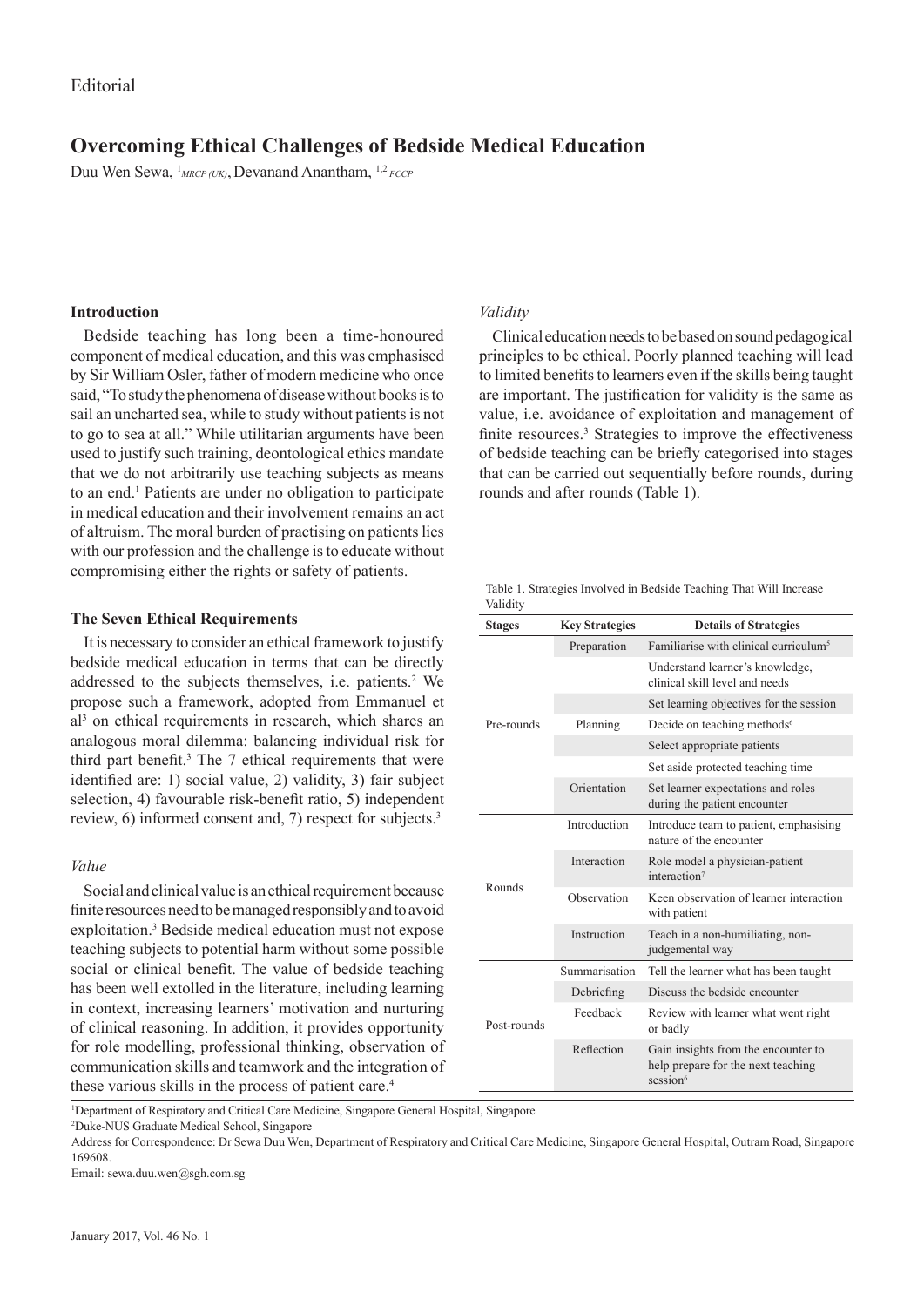#### *Fair Selection of Subjects*

Patients who are included or excluded from teaching and the strategies used for selecting them are addressed by this requirement. Fair selection requires that teaching aims (and not vulnerability or privilege) to be the basis for choosing teaching subjects. Convenience is not a justifiable reason for choosing who will be practised upon because efficiency cannot override fairness.<sup>4</sup> If a group of patients is unlikely to gain from teaching, then this group should be excluded as teaching subjects. The poor, socially vulnerable, poorly educated and those lacking decision-making capacity cannot bear a disproportionate burden for the wealthy, educated and privileged to enjoy the benefits.

### *Favourable Risk-Benefit*

The potential for risk to a patient who is taught upon must be minimised and any possible benefits maximised. Use of simulators, peer physical examination and non-patient volunteers can prepare learners to gain competency before their first real patient encounter.

Risks of procedures performed by trainees can be minimised by attentive supervision especially in the early stages of training.<sup>8</sup> This is supported by data that such supervised procedures can have equivalent outcomes to those performed by qualified staff.<sup>9</sup>

Enhancement of benefits to teaching subjects should be linked to their health and not financial inducements or additional unrelated medical benefits. There is qualitative data suggesting patients value the companionship and the relief from loneliness due to longer contact time.<sup>10</sup> Talking about their illness may help patients gain insight into their condition and about the training of doctors.<sup>11</sup> There is also the satisfaction of altruism and of having contributed to something of genuine value in service to the community.<sup>12</sup>

#### *Independent Review*

Curriculum and pedagogy review by experts and stake holders is not yet routine. This procedural requirement ensures that medical schools are following ethical requirements and helps openly manage conflicts of interests. All these safeguards must be preserved without compromising the equally important public interest that doctors should attain competence before they qualify. To achieve these aims, the members of the review board should understand medical science, pedagogy, ethics, and law, as well as represent the values, concerns, and priorities of the population from whom the teaching subjects will be chosen.

## *Informed Consent*

Informed consent champions the autonomy of patients to ensure that their decisions are consistent with personal values, interests, and preferences. It requires patients to be provided with information in the context of their medical condition to enable them to make voluntary decisions about involvement in teaching without manipulation or coercion. Patients should be informed in advanced about teaching sessions and not feel pressured to decide at short notice.<sup>13</sup> Studies have shown that patients even want to be explicitly asked before students were allowed into surgical theatres as observers and before students have any access to medical records.14 Patients need to be counselled of their right to refuse to see students without fear of abandonment by their physicians. However, evidence suggests that most patients will allow medical students to perform clinical evaluations and minor procedures even when informed of the student's inexperience.<sup>15</sup>While patients have expressed their desire to be explicitly informed if it is the first time that the student is performing the procedure,<sup>16</sup> they are more likely to consent if there is already established rapport.<sup>17</sup>

Special challenges exist for patients with persistent mental incapacity. Substituted judgement standard can be used in previously-competent adults (e.g. geriatric populations) and best interest standard can be used in never-competent individuals (e.g. paediatric patients) by the relevant healthcare decision-making proxies. Strict guidelines should also be in place and compliance checked when circumstances such as medical emergencies make it impossible to obtain consent.

#### *Respect for Patients*

Respect for patients goes beyond obtaining informed consent and is the affirmation of individual dignity. It requires sensitivity to preferences and values without prejudice.18 This is achieved by ensuring privacy, allowing them to change their minds with regard to participation at any time without fear of repercussion and monitoring their welfare throughout the session. A patient-centred approach changes the role of the patient from a passive "interesting case" to one where they serve as a teacher. They can be trained as facilitators in the development of clinical skills and attitudes.10 Treating patients as teachers recognises the value of their contributions and will increase the respect accorded by both clinicians and students.

## **Conclusion**

The therapeutic needs of patients and the learning needs of students do not necessarily have to be in conflict. Instead, a compromise must be sought where both can be safely and justifiably met. Most patients have found their experience